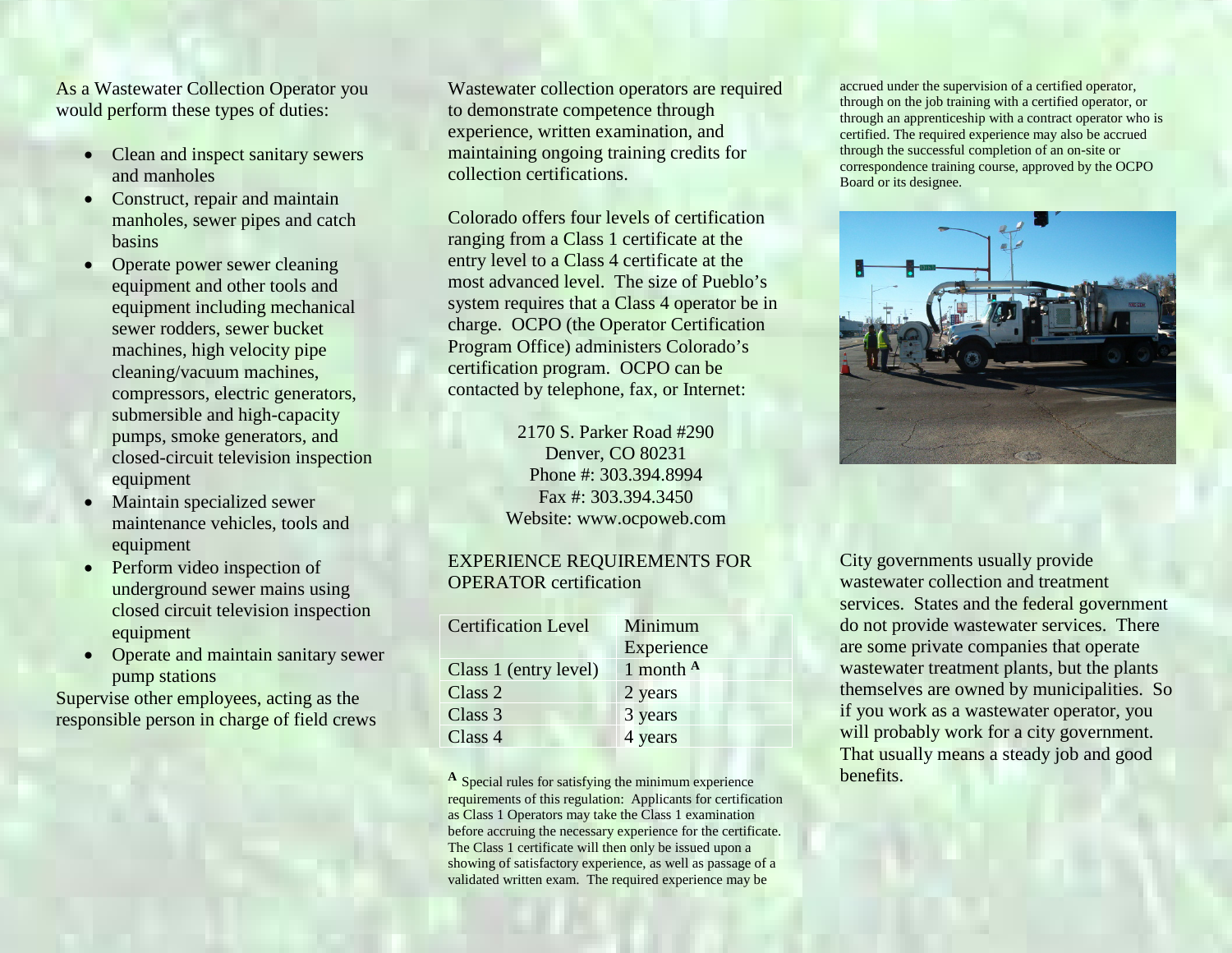### **WHY WOULD ANYONE WANT TO WORK WITH WASTEWATER?**

#### **First, wastewater collection and treatment is an essential service.**

Many human diseases, including cholera, typhoid fever, hepatitis, and poliomyelitis, are discharged from infected individuals in human waste. Without wastewater collection to keep these infectious agents away from healthy people and without treatment to kill the microorganisms that cause the diseases, these illnesses can spread quickly through the human population, causing severe illness or death. Wastewater collection and treatment is an essential public health service first and foremost.

#### **Second, wastewater collection and treatment protects the environment.**

Human beings and animals produce bodily wastes. Many business activities also produce wastes containing chemicals in much higher concentrations that would occur naturally. Wastewater collection and treatment remove these wastes and chemicals before they overwhelm natural systems, killing fish and other wildlife and reducing our quality of life.

#### **Third, wastewater operators are the only line of defense.**

The men and women who work in wastewater collection and treatment are the only ones who do the work of protecting public health and the environment from human waste. Nobody else – not the Congress, not the EPA, no state organization – collects and treats wastewater. Without wastewater operators, human waste would endanger lives and ruin the environment.

It is a job you can be proud of. And it's a career that will never go away.

### **WANT MORE INFORMATION ABOUT A CAREER IN WASTEWATER COLLECTION AND TREATMENT?**

If you would like more information about a career in the field of wastewater collection and treatment, the following resources will provide a starting point.

### **City of Pueblo Wastewater Department**

### **On The Web**

Water Environment Federation [http://www.wef.org](http://www.wef.org/)

City of Pueblo [http://www.pueblo.us](http://www.pueblo.us/) (select City Departments/Contact Information, then select Wastewater at the bottom of the left-hand column)

Colorado Operator Certification Program **Office** [http://www.ocpoweb.com](http://www.ocpoweb.com/)

# WASTEWATER **COLLECTION**

## **Career**



# **PUEBLO WASTEWATER Protecting Our City and Planet**

# **Opportunities**

*City of Pueblo*